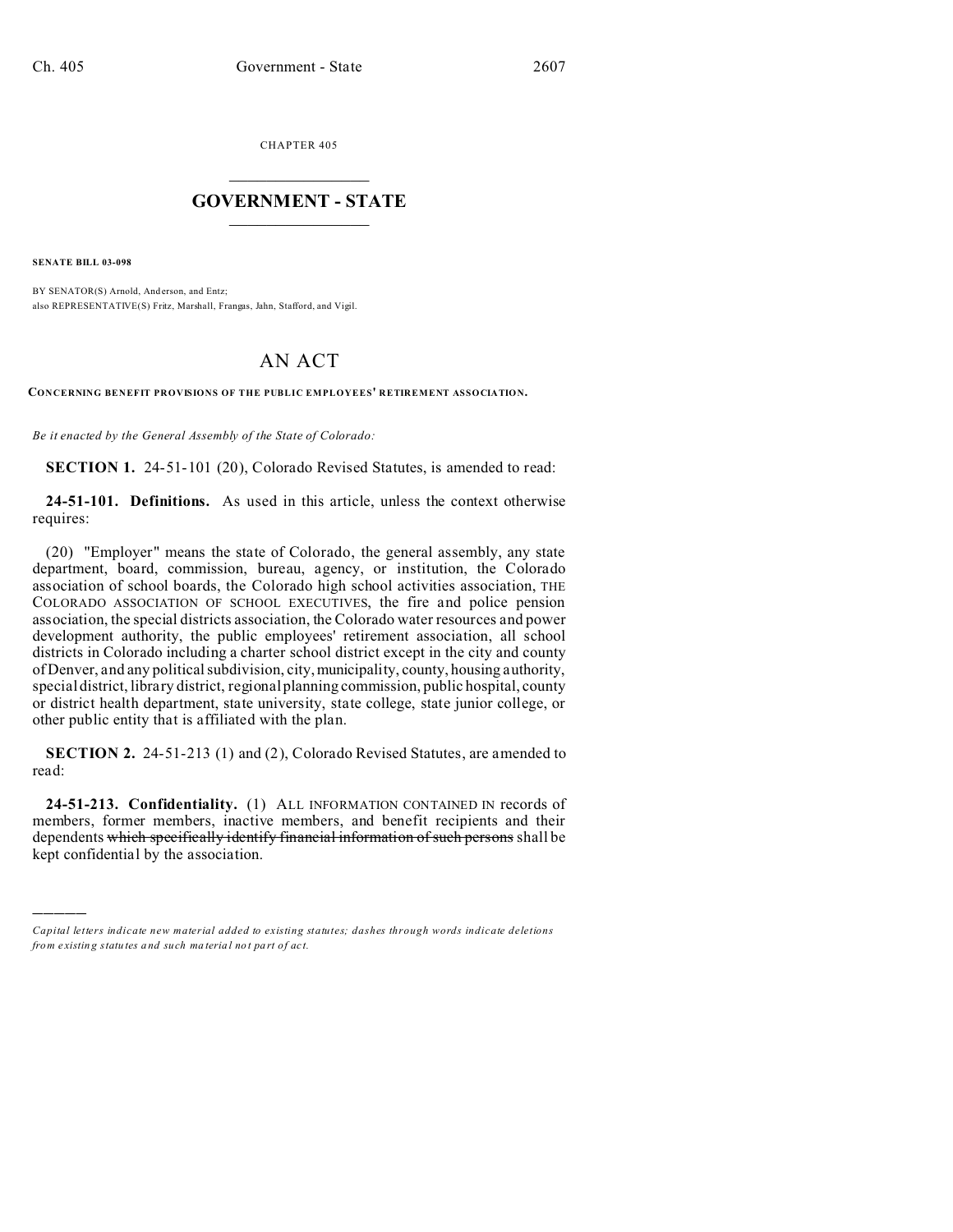(2) Medical records of members, former members, inactive members, and benefit recipients and their dependents which specifically identify the medical or psychological state of such persons shall be kept confidential by the association.

**SECTION 3.** 24-51-208 (1) (f), Colorado Revised Statutes, is amended to read:

**24-51-208. Allocation of moneys.** (1) The moneys of the association shall be divided into several trust funds, including, but not limited to:

(f) The health care trust fund, created pursuant to the provisions of section 24-51-1201, which consists of a portion of the employer contributions equal to one and one-tenth percent of member salaries; A PORTION OF THE AMOUNT PAID BY MEMBERS TO PURCHASE SERVICE CREDIT RELATING TO NONCOVERED EMPLOYMENT AS DETERMINED PURSUANT TO SECTION 24-51-505 (7); thirty percent of the amount of any reduction in the employer contribution rates as determined in section 24-51-408.5 (5) to amortize any overfunding in each division's trust fund; deductions of premium amounts from monthly benefits of participating benefit recipients; premiums paid directly to the trust fund by participating benefit recipients, members, and dependents; monthly payments made by employers on behalf of participating benefit recipients, members, and dependents; and interest; in addition to a proportional share of investment income earned thereon;

**SECTION 4.** The introductory portion to 24-51-505 (1), Colorado Revised Statutes, is amended, and the said 24-51-505 is further amended BY THE ADDITION OF A NEW SUBSECTION, to read:

**24-51-505. Purchase of service credit relating to noncovered employment.** (1) Service credit may be purchased for any period of previous employment with any public or private employer in the United States, or its territories, OR ANY FOREIGN COUNTRY subject to the following conditions:

(7) A PORTION OF THE AMOUNT PAID BY A MEMBER TO PURCHASE SERVICE CREDIT RELATED TO NONCOVERED EMPLOYMENT SHALL BE TRANSFERRED TO THE HEALTH CARE TRUST FUND ON THE EFFECTIVE DATE OF THE MEMBER'S RETIREMENT OR, IN CASE OF DEATH PRIOR TO RETIREMENT, ON THE EFFECTIVE DATE OF THE SURVIVOR BENEFIT. THE AMOUNT TRANSFERRED SHALL BE ONE AND ONE-TENTH PERCENT OF THE MEMBER'S HIGHEST AVERAGE SALARY AT THE TIME OF THE PURCHASE, WITH INTEREST AT THE RATE SPECIFIED IN SECTION 24-51-101 (28) (a).

**SECTION 5.** 24-51-505 (2), Colorado Revised Statutes, is amended BY THE ADDITION OF THE FOLLOWING NEW PARAGRAPHS to read:

**24-51-505. Purchase of service credit relating to noncovered employment.** (2) (c) MEMBERS WHO INITIATE A PURCHASE ON OR AFTER NOVEMBER 1, 2003, MAY NOT PURCHASE SERVICE CREDIT THAT WOULD CAUSE THE TOTAL YEARS OF NONCOVERED SERVICE PURCHASED DURING THEIR MEMBERSHIP TO EXCEED TEN YEARS. THIS LIMIT SHALL NOT APPLY TO MEMBERS WHO PROVIDE ALL REQUIRED DOCUMENTATION OF PREVIOUS SERVICE TO THE ASSOCIATION BY OCTOBER 31, 2003, TOGETHER WITH APPLICATION TO PURCHASE THE SERVICE IF THE PURCHASE IS SUCCESSFULLY COMPLETED PURSUANT TO THE SERVICE CREDIT PURCHASE AGREEMENT RESULTING FROM SAID APPLICATION.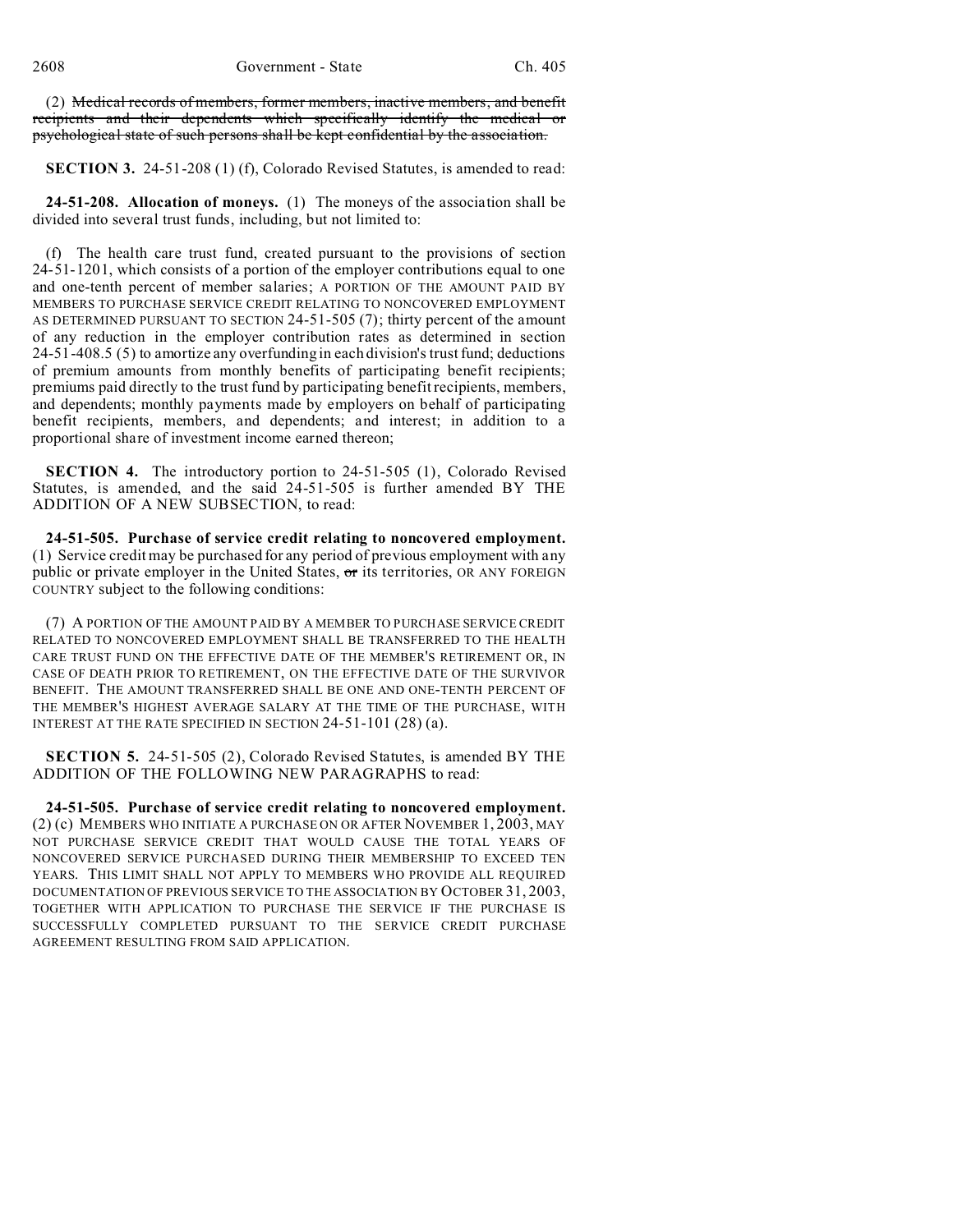## Ch. 405 Government - State 2609

(d) MEMBERS EMPLOYED BY A PUBLIC ENTITY AFFILIATED WITH THE ASSOCIATION PURSUANT TO SECTION 24-51-309 MAY PURCHASE SERVICE CREDIT FOR YEARS EMPLOYED BY THE ENTITY WITHOUT LIMIT, IF THE PURCHASE IS COMPLETED BEFORE THE MEMBER TERMINATES EMPLOYMENT WITH THE ENTITY, AND ANY SUCH PURCHASE FOR YEARS EMPLOYED BY THE ENTITY IN EXCESS OF TEN YEARS IS COMPLETED OR INSTALLMENT PAYMENTS INITIATED WITHIN THREE YEARS AFTER THE DATE THE EMPLOYER AFFILIATES WITH THE ASSOCIATION OR NOVEMBER 1, 2006, WHICHEVER IS LATER.

**SECTION 6.** 24-51-606 (2), Colorado Revised Statutes, is amended BY THE ADDITION OF A NEW PARAGRAPH to read:

**24-51-606. Vested inactive member rights.** (2) (h) ELIGIBILITY TO MAKE DIRECT PAYMENTS IN LIEU OF MEMBER CONTRIBUTIONS SHALL BE LIMITED TO VESTED INACTIVE MEMBERS WHO TERMINATE MEMBERSHIP BEFORE JULY 1, 2003, AND MAKE PAYMENTS AS SPECIFIED IN THIS SECTION.

**SECTION 7.** 24-51-801 (1), Colorado Revised Statutes, is amended to read:

**24-51-801. Benefit options.** (1) Any member applying for service retirement or disability retirement may elect to receive a monthly retirement benefit paid in accordance with any one of the following options:

(a) **Option 1.** A single life benefit payable for the life of the retiree and, upon the death of the retiree, the benefit ends. If, upon the death of the retiree, the total amount of benefits which THAT have been paid to the retiree does not exceed the amount of moneys credited to the member contribution account, AN AMOUNT EQUAL TO TWICE THE AMOUNT OF any remaining moneys shall be paid to the named beneficiary of the retiree or, if no named beneficiary exists, to the estate of the retiree.

(b) **Option 2.** A joint life benefit payable for the life of the retiree and, upon the death of the retiree, one-half of the benefit becomes payable to the cobeneficiary of said retiree for life. Upon the death of the cobeneficiary prior to the death of the retiree, an option 1 benefit shall become payable to the retiree. If, upon the death of both the retiree and the cobeneficiary, the total amount of benefits which THAT have been paid to them does not exceed the amount of moneys credited to the member contribution account, AN AMOUNT EQUAL TO TWICE THE AMOUNT OF any remaining moneys shall be paid to the named beneficiary of the retiree or, if no named beneficiary exists, to the estate of the person who survived the death of the other.

(c) **Option 3.** A joint life benefit payable for the life of the retiree and, upon the death of the retiree, the same benefit becomes payable to the cobeneficiary of the retiree for life. Upon the death of the cobeneficiary prior to the death of the retiree, an option 1 benefit shall become payable to the retiree. If, upon the death of both the retiree and the cobeneficiary, the total amount of benefits which THAT have been paid to them does not exceed the amount of moneys credited to the member contribution account, AN AMOUNT EQUAL TO TWICE THE AMOUNT OF any remaining moneys shall be paid to the named beneficiary of the retiree or, if no named beneficiary exists, to the estate of the person who survived the death of the other.

(d) Repealed.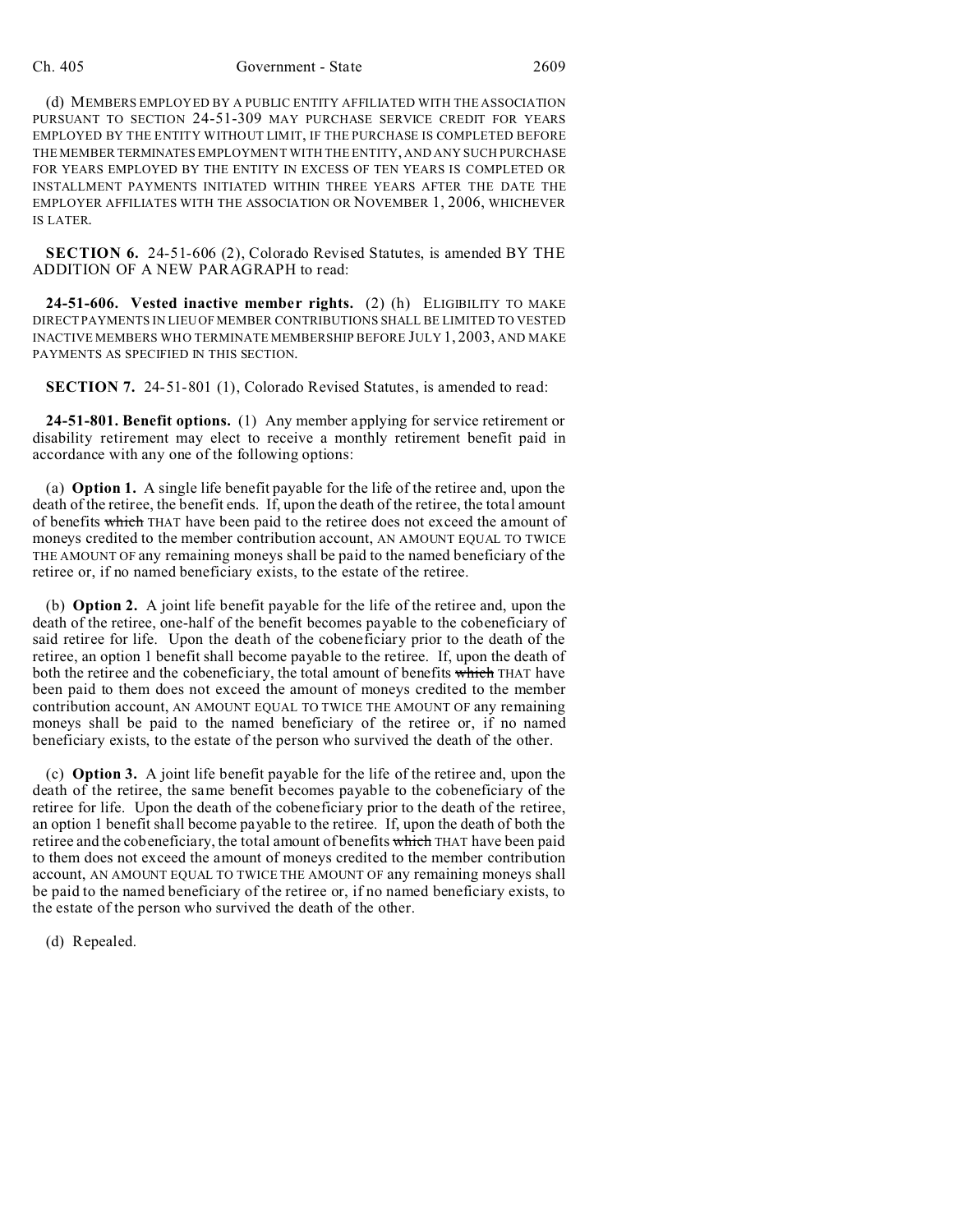**SECTION 8.** 24-51-802, Colorado Revised Statutes, is amended BY THE ADDITION OF A NEW SUBSECTION to read:

**24-51-802. Change in option or cobeneficiary.** (3.8) IN ANY DISSOLUTION OF MARRIAGE ACTION IN ANY DISTRICT COURT OF THE STATE THAT BECOMES FINAL ON OR AFTER JULY 1, 2003, IN WHICH THE RETIREE RETIRED ON OR AFTER JULY 1, 1988, AND ELECTED TO RECEIVE AN OPTION 2 OR 3 BENEFIT AND DESIGNATED HIS OR HER SPOUSE AS COBENEFICIARY, THE COURT SHALL HAVE THE JURISDICTION TO ORDER OR ALLOW A RETIREE WHO IS A PETITIONER OR RESPONDENT IN SUCH ACTION TO REMOVE THE SPOUSE THAT WAS NAMED COBENEFICIARY BY THE RETIREE AT RETIREMENT, IN WHICH CASE AN OPTION 1 BENEFIT SHALL BECOME PAYABLE. THE RETIREE MAY ELECT OPTION 2 OR 3 UPON REMARRIAGE AND DESIGNATE THE SPOUSE AS COBENEFICIARY.

**SECTION 9.** 24-51-1101 (1), Colorado Revised Statutes, is amended BY THE ADDITION OF A NEW PARAGRAPH to read:

**24-51-1101. Employment after service retirement - repeal.** (1) Except as otherwise provided in subsection (1.5) or (1.7) of this section, a service retiree from any division may be employed by an employer, whether or not in a position subject to membership, and receive a salary without reduction in benefits if the service retiree has not worked for any employer, as defined in section 24-51-101(20), during the month of the effective date of retirement, and if:

(e) THE SERVICE RETIREE IS WORKING IN A POSITION THAT HAS BEEN TEMPORARILY VACATED BY AN EMPLOYEE WHO HAS BEEN CALLED INTO ACTIVE DUTY IN THE ARMED FORCES OF THE UNITED STATES.

**SECTION 10.** 24-52-205 (2) (a), (2) (b), and (4), Colorado Revised Statutes, are amended to read:

**24-52-205. Participation.** (2) (a) Any eligible employee who is neither a member nor an inactive member of the association and who is initially appointed to an eligible position on or after the effective date of the establishment of a defined contribution plan at such eligible employee's employing entity shall make a one-time irrevocable written election within thirty days of commencing employment in such position to participate in the association or in a defined contribution plan in which the employee is eligible to participate pursuant to the provisions of this part 2. In the absence of such written election, such person shall be a member of the association.

(b) Any eligible employee who is a member or inactive member of the association at the time such employee is initially appointed to or initially holds an eligible position may, as long as such employee remains employed in such position IS EMPLOYED IN AN ELIGIBLE POSITION, make a one-time irrevocable written election during the month of January of each ANY year to participate in a defined contribution plan in which the employee is eligible to participate pursuant to the provisions of this part 2. In the absence of such written election, such person shall be a member of the association.

(4) Any election by an eligible employee to participate in a defined contribution plan of an employing entity shall be irrevocable and shall be accompanied by an appropriate application, where required, designating the investment product or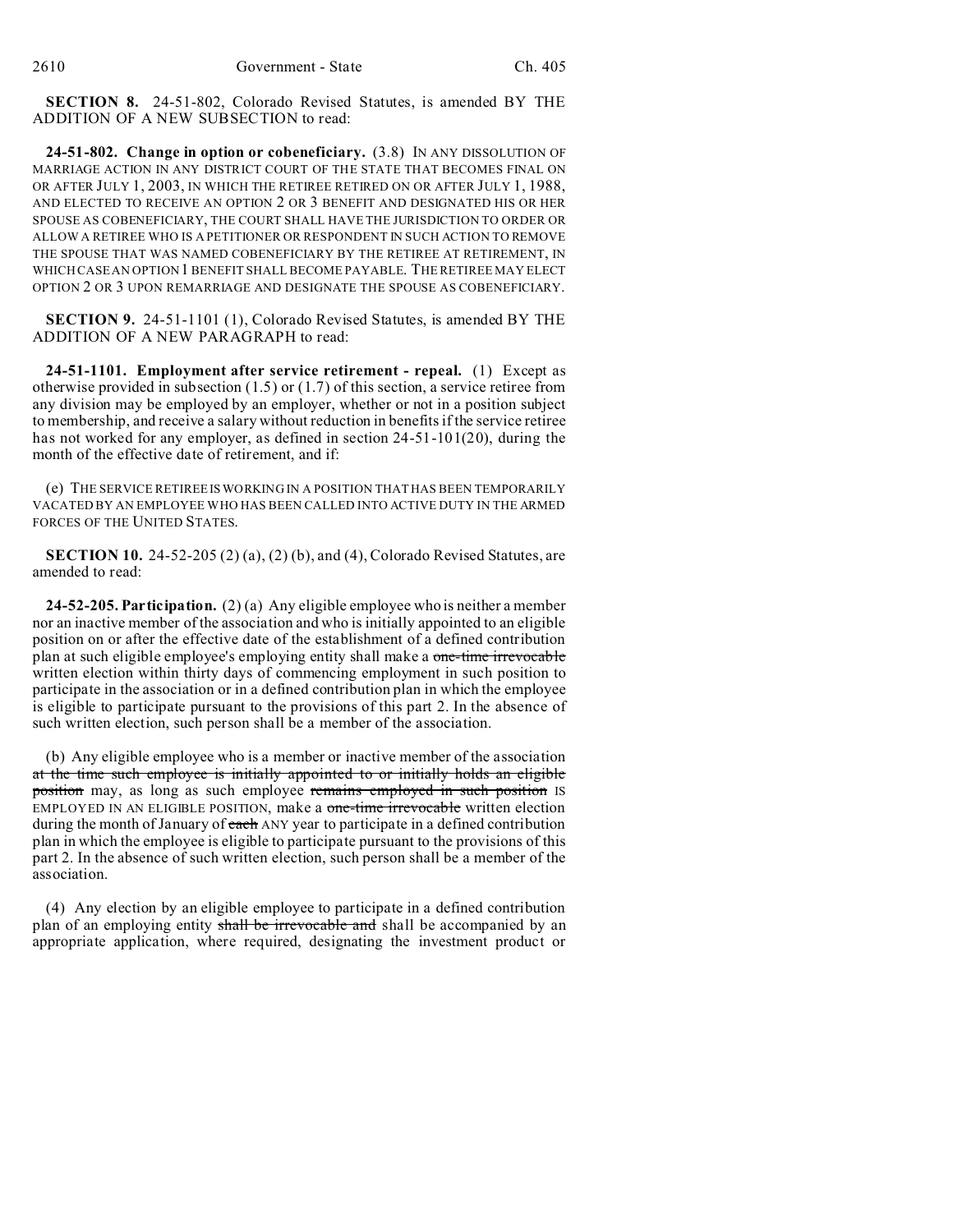products selected by the eligible employee for investment under the defined contribution plan.

**SECTION 11.** 24-52-206 (2), Colorado Revised Statutes, is amended to read:

**24-52-206. Public employees' retirement association.** (2) (a) Any eligible employee who participates in a defined contribution plan established pursuant to this part 2 shall be ineligible for membership in the association so long as such eligible employee is employed in any eligible position MAY TERMINATE FUTURE CONTRIBUTIONS TO SUCH PLAN AND INSTEAD PARTICIPATE IN THE ASSOCIATION BY MAKING A WRITTEN ELECTION DURING THE MONTH OF JANUARY OF ANY YEAR. ANY SUCH ELECTION TO PARTICIPATE IN THE ASSOCIATION SHALL BE IN WRITING AND SHALL BE FILED WITH THE ASSOCIATION AND WITH SUCH ELIGIBLE EMPLOYEE'S EMPLOYER.

(b) ANY ELIGIBLE EMPLOYEE WHO TERMINATES PARTICIPATION IN THE DEFINED CONTRIBUTION PLAN AND BECOMES A MEMBER OF THE ASSOCIATION MAY, UPON MEETING THE REQUIREMENTS OF SECTION 24-51-505, PURCHASE SERVICE CREDIT FOR THE PERIOD OF EMPLOYMENT DURING WHICH THE EMPLOYEE WAS A PARTICIPANT IN A DEFINED CONTRIBUTION PLAN PURSUANT TO THIS PART 2. THE COST TO PURCHASE SUCH SERVICE SHALL BE THE FULL ACTUARIAL COST AS DETERMINED BY THE ACTUARY OF THE ASSOCIATION BUT NOT LESS THAN THE COST CHARGED FOR OTHER PURCHASES OF NONCOVERED EMPLOYMENT PURSUANT TO SECTION 24-51-505 (3). THE EMPLOYEE MAY ELECT TO HAVE ANY PORTION OF THE EMPLOYEE'S ACCOUNT PAID FROM THE DEFINED CONTRIBUTION PLAN TO THE ASSOCIATION TO FACILITATE THE PURCHASE OF SERVICE CREDIT THROUGH A DIRECT ROLLOVER IN ACCORDANCE WITH SECTION 401(a) (31) OF THE FEDERAL "INTERNAL REVENUE CODE OF 1986", AS AMENDED. THE EMPLOYEE MAY NOT BE VESTED IN THE DEFINED CONTRIBUTION PLAN UPON PURCHASING SERVICE CREDIT FOR EMPLOYMENT THAT WAS COVERED BY THE DEFINED CONTRIBUTION PLAN.

**SECTION 12.** 24-54-106, Colorado Revised Statutes, is amended to read:

**24-54-106. Association shall be formed - withdrawal.** (1) Any county, or group of counties, any municipality or group of municipalities, any district or group of districts, or any other participating entity or group of participating entities adopting a retirement plan or system pursuant to the provisions of this article shall form and maintain an association for the purchase, establishment, or procurement of a group annuity retirement plan or a noninsured trust retirement plan. Any such association so formed shall be an instrumentality of the members thereof. The cost and expenses incident to the formation and maintenance of such an association and the consideration paid by any county, any municipality, any district, or any other participating entity as an employer pursuant to any such plan are proper charges against the county, the municipality, the district, or any other participating entity comprising the association.

(2) (a) ANY EMPLOYER MAY WITHDRAW FROM ITS PARTICIPATION IN AND CONTRIBUTIONS TO THE ASSOCIATION FORMED PURSUANT TO THIS ARTICLE. THE EMPLOYER MAY INITIATE WITHDRAWAL FROM THE ASSOCIATION BY FILING WITH THE BOARD OF THE ASSOCIATION A RESOLUTION ADOPTED BY THE EMPLOYER PURSUANT TO PARAGRAPH (b) OF THIS SUBSECTION(2) NO LESS THAN NINETY DAYS PRIOR TO THE